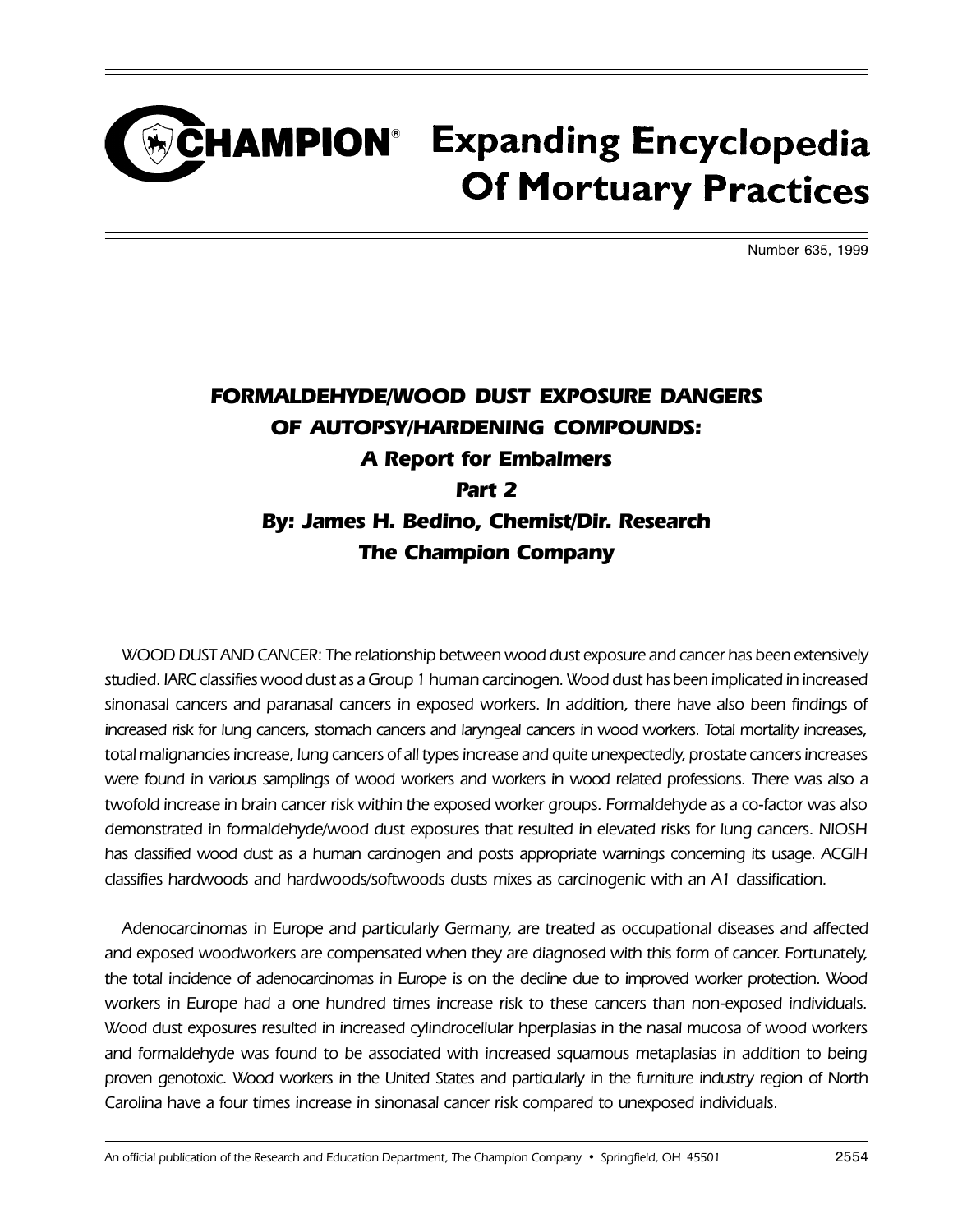Non-malignant respiratory disease is also higher in wood workers in general and wood workers exposed to formaldehyde in addition to wood dust show an increase in this non-malignant respiratory type syndrome. Some studies also demonstrate an apparent elevated risk of Hodgkins disease in wood workers (particularly carpenters) and other secondary wood workers.

EMBALMING PROBLEMS: From the above discussion it is apparent where the exposure dangers in embalming are focused with the use of autopsy and hardening compounds. Continued usage of old-fashioned autopsy/ hardening compounds that are dusty and powdery and use paraformaldehyde or formaldehyde soaked particulates as the source of preservation are a clear danger. In addition, these old style compounds utilize silicates, plasters in fine powdered form and other powders as additives to the wood dust absorbent that is the basis of formulation.

In these compounds, the percentage of RSP's (respirable suspended particles) is high and they are coated with formaldehyde which adds an additional element of exposure and danger. RSP's are basically the dust particles that you can see hovering or floating in the air — and it is these particulates that are not captured by the cilia and mucosal lining of the respiratory tract and are literally sucked into the deep recesses of the lungs, clogging the delicate lung tissues and forming adhesions and scar tissue in these regions of the lungs. To make matters worse, the formaldehyde attached to these inhaled particles or paraformaldehyde powder particles themselves are carried into the deeper regions of the lungs and leach formaldehyde after deposition. This opens up an additional and very insidious mechanism for formaldehyde exposure during embalming operations.

Protection from these types of exposures in embalming is usually non-existent or poor. Most embalmers, if they use any protection at all, will don an inexpensive disposable paper filter mask. These cheap masks are illfitting and not designed for effective protection against fine or suspended particulates. They are suitable only for short-time exposures against nuisance dusts that do not pose a serious health hazard.

Ventilation is only partially effective in the control of particulates in embalming rooms. Ventilation systems will eliminate some, but not all, particulates by evacuation and sometimes contribute to the creation of airborne channeling and creation of swirl patterning during their use. Ventilation systems for embalming rooms were designed for effective fumes removal and not for the effective control and evacuation of respirable suspended particles and particulates in general.

EMBALMING SOLUTIONS: The solution for the elimination of these serious exposure dangers during the use of compounds is to utilize the new modern formulated alternative compounds that are found in the embalming profession. These new high-tech compound formulations eliminate formaldehyde in all it's forms in the formulation and substitute a coarse granular wood product in place of the conventional wood dust used in the past. Wood absorbents are still the best for embalming purposes — being effective and biodegradable and incinerable. By the use of the coarser granular wood formulations the airborne particulates are virtually eliminated. The wetted-type formulation allows plaster of paris (in a coarser form) to still be used for hardening and firming results without airborne particulates as an exposure hazard.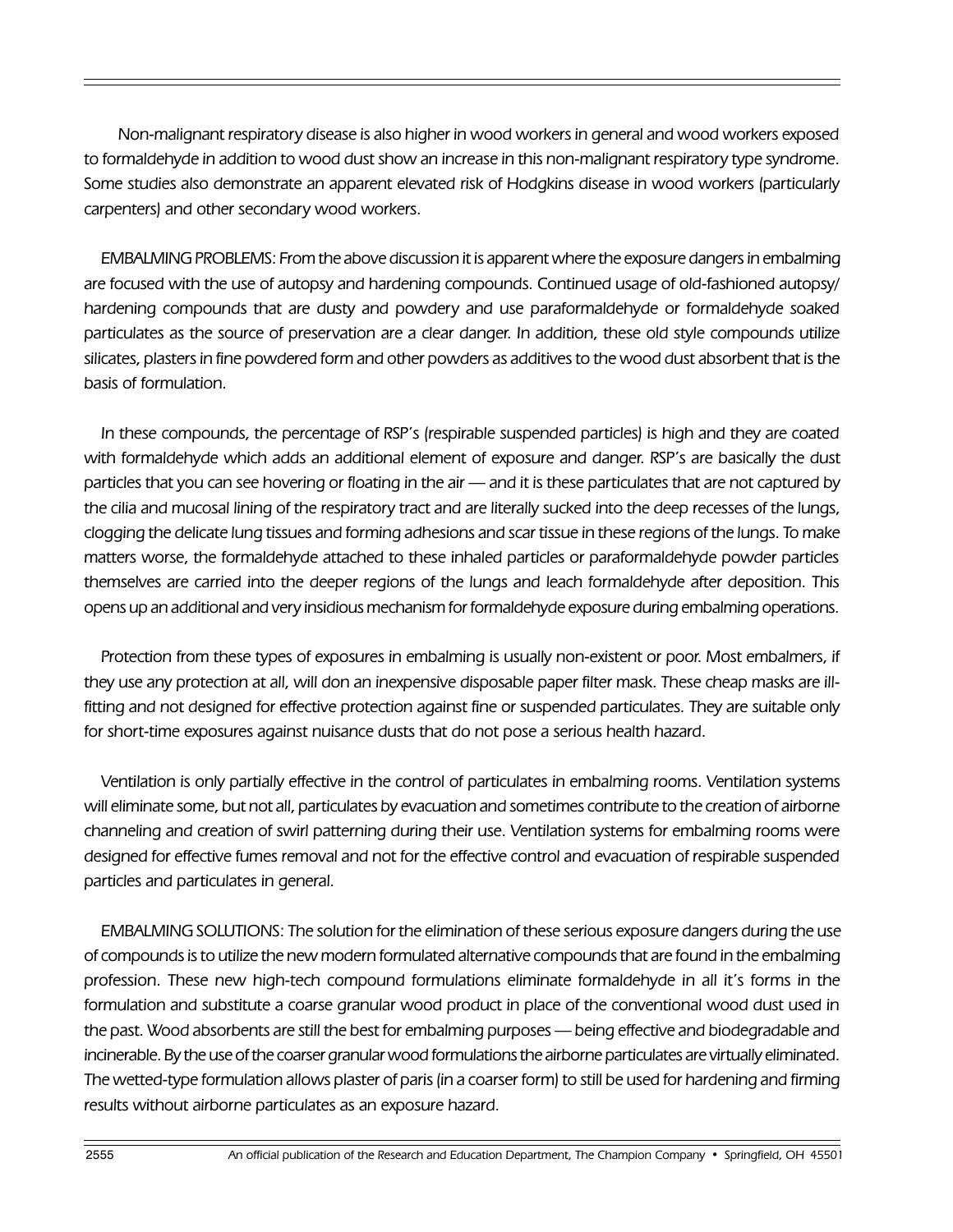These newer compounds utilize glutaraldehyde as the preferred aldehyde for preservative action. Glutaraldehyde, of course, is a liquid at room temperature and consequently contributes very little to overall airborne exposure and keeps the particulates in the compound wetted while still providing adequate absorption properties. Deodorizing and usability is higher as no formaldehyde is present in the formulation to create offensive fumes and the compounds are overall more pleasant to use.

Increase your protection by the wearing of tighter-fitting filter masks that conform to the facial contours and more effectively filter particulates. Even better is the wearing of disposable HEPA-type masks to eliminate the small amount of particulates that might be present, even with the newer formulations.

IN SUMMARY: Abandon the use of old-fashioned formaldehyde/wood dust autopsy/hardening compounds in embalming. The health hazards and exposure dangers of wood dust in conjunction with formaldehyde are serious, long term and insidious for the embalmer. The exposures and dangers involved in the use of these compounds do not justify their use in modern low-exposure embalming operations. Substitute the new hightech low exposure compounds that are available to the embalming profession that are safer and more effective than the older formulations. In addition, select better quality, tighter fitting and contoured filter masks or HEPA-style masks for additional protection from inhalation of any particulates during embalming operations. With these recommendations, highly effective embalming with compounds is possible with very low exposure potential to the individual embalmer.

BIBLIOGRAPHY: Following is a selective sampling of the extensive literature cites for this report.

American Conference of Government Industrial Hygienists (ACGIH) 1998. Threshold Limit Values for Chemical Substances and Physical Agents. ACGIH, Cincinnati, OH.

Driscoll, K.E., et.al.. Role of inflammation in the development of rat lung tumors in response to chronic particle exposure. Inhalation Toxicol. 8(1996), 139-153.

Wolf, J., et.al.. The role of combination effects on the etiology of malignant nasal tumors in the woodworking industry. Acta Otolaryngol Supp 1998; 535; 1-16.

Stellman, S.D., et.al.. Cancer mortality and wood dust exposures among participants in the American Cancer Society Cancer Prevention Study - II (CPS-II). Am J Ind Med 1998 Sep; 34(3): 229-37.

Demers, P.A., et.al.. Non-malignant respiratory disease mortality among woodworkers participating in the American Cancer Society Cancer Prevention Study - II (CPS-II). Am J Ind Med 1998 Sep; 34(3);238-43.

NIOSH Publication No. 74-129. NIOSH Salt Lake City, UT.

Pulmonary Effects of Simultaneous exposures to MDI Formaldehyde and Wood Dust on Workers in an OSB Plant. J Occup Environ Med, 37(4); 461-65, 1995.

Olsen, J.H., et.al.. Occupational formaldehyde exposure and increased nasal cancer risk in man. Int J Cancer. 1984;34:639-44.